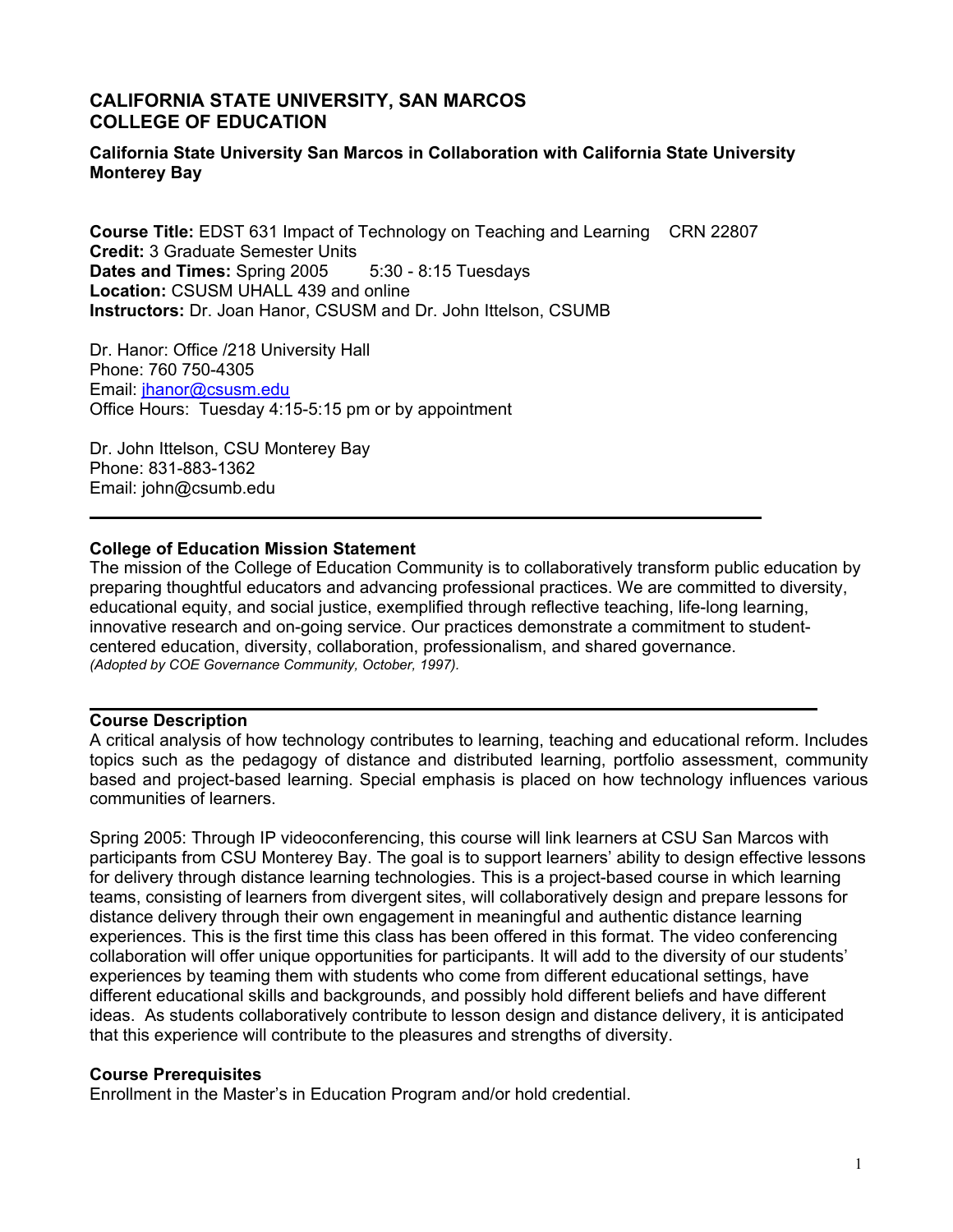### **Course Objectives**

Participants will

- Analyze and illustrate various ways in which technologies may contribute to learning, teaching and educational reform.
- Investigate educational research that supports videoconference technology in the core curriculum areas.
- Relate educational applications of technology to contemporary theories and practice in education.
- Demonstrate skill in the use of technology including videoconferencing for teaching and learning.
- Synthesize information related to the impact of technology on learning, teaching and various communities of learners to formulate a convincing and articulate position to inform your role as educator.

## **Required Texts and Course Materials**

Flash Drive (128M) Two CD-R disks Print Card (ACD 202)

\*Email Account – You must use the campus email account automatically generated after you are registered for the semester. To activate, go to ACD 202 with ID Card.

\*Computer Access – If you do not have access to a computer at home or school, you must plan to spend time in the campus labs as some class sessions and most planning sessions are held electronically.

\*Classroom Access – If you are not currently teaching, you must arrange to consult with a teacher to plan, teach, and assess appropriate standards based lessons for online delivery. If you are having difficulty making these arrangements, please see the instructor by the second class session.

## **Required reading**

Wiggins, G. & McTighe, J. (1998). *Understanding by Design*. Alexandria, VA: Association for Supervision and Curriculum Development.

Cole, C., Ray, K., & Zanetis, J. (2004). *Videoconferencing for K-12 Classrooms*. Eugene, OR: International Society for Technology in Education.

Online Readings will be provided through WebCT.

#### **Recommended reading**

Curtis, M., Kopera, J., Norris, C., & Soloway. E. (2004). *Palm OS Handhelds in the Elementary Classroom.* Eugene, OR: International Society for Technology in Education.

## **Authorization to Teach English Learners**

This credential program has been specifically designed to prepare teachers for the diversity of languages often encountered in California public school classrooms. The authorization to teach English learners is met through the infusion of content and experiences within the credential program, as well as additional coursework. Students successfully completing this program receive a credential with authorization to teach English learners. *(Approved by CCTC in SB 2042 Program Standards, August 02)*

#### **College of Education Attendance Policy**

Due to the dynamic and interactive nature of courses in the College of Education, all students are expected to attend all classes and participate actively. At a minimum, students must attend more than 80% of class time, or s/he may not receive a passing grade for the course at the discretion of the instructor. Should the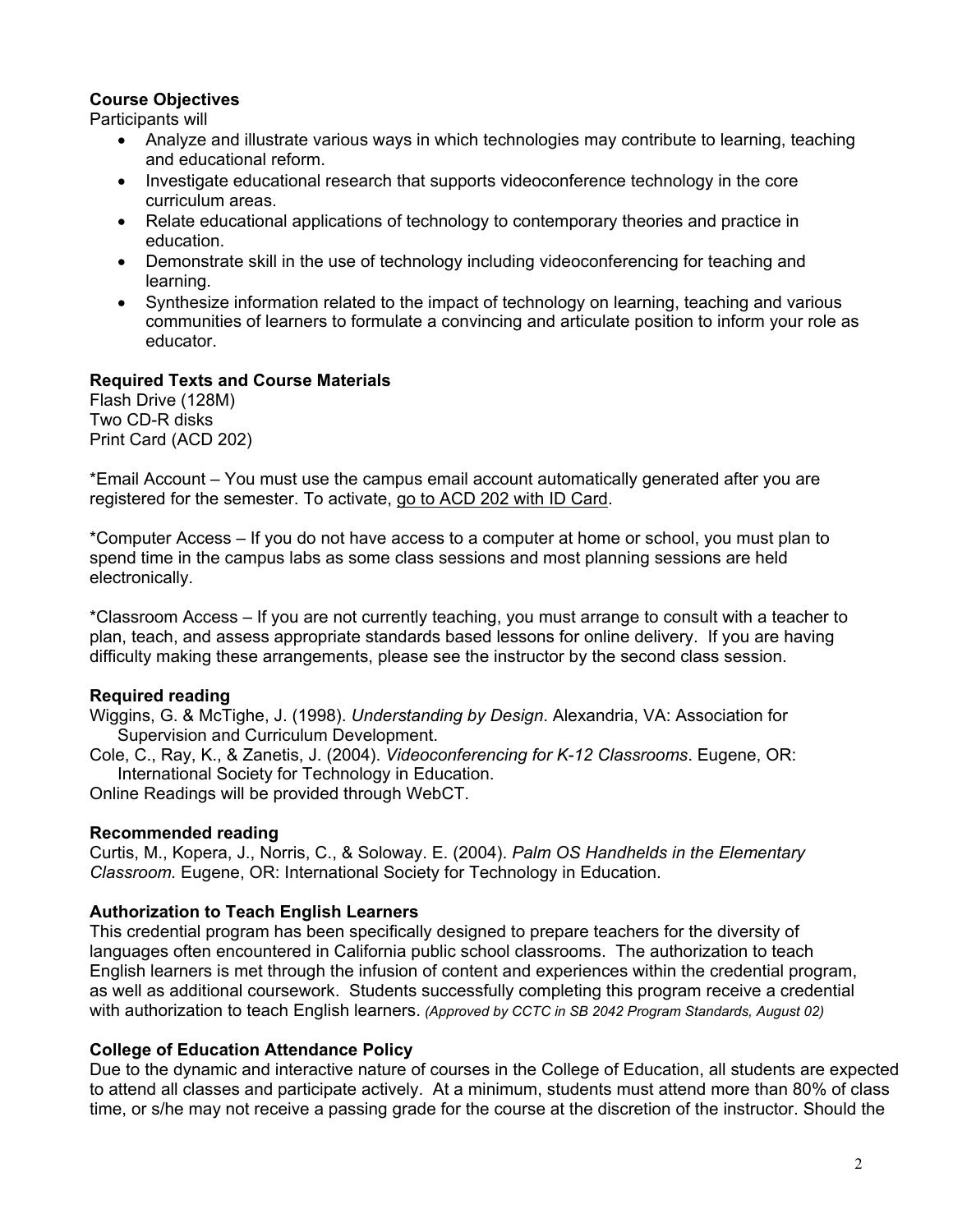student have extenuating circumstances, s/he should contact the instructor as soon as possible. *(Adopted by the COE Governance Community, December, 1997).*

#### **Students with Disabilities Requiring Reasonable Accommodations**

Students must be approved for services by providing appropriate and recent documentation to the Office of Disable Student Services (DSS). This office is located in Craven Hall 5205, and can be contacted by phone at (760) 750-4905, or TTY (760) 750-4909. Students authorized by DSS to receive reasonable accommodations should meet with their instructor during office hours or, in order to ensure confidentiality, in a more private setting.

#### **Course Requirements**

EDST 631 will be in a seminar format with an estimated three hours of contact time and three to four hours of homework time to be included each week. The suggested schedule will include the following components:

**Prepare:** Complete and respond to course reading assignments.

**Collaborate:** (required login to Web CT at least twice weekly) Meet online with team members to collaboratively plan, reflect, and discuss readings, experiences, and learning. **Practice:** Explore and apply resources for effective use of videoconference technology and

Palm OS Handhelds.

**Apply:** Design and apply learning experiences. Make use of the Web CT discussion area for feedback and review. Give feedback to teams and group members.

**Reflect**: What learning experiences contributed to your understanding, interest, and excellence in performance? What do you consider evidence of your understanding?

Learners will collaborate with other teachers to design lessons. Learners will be required to keep a log detailing an additional 10 hours of study. These hours will be considered a practicum and therefore, are calculated on a 2 for 1 basis for a maximum of 5 class hours.

| <b>Course Assignments</b>                                                                                                                   |                                                                             |                                                                                                                                                       |  |
|---------------------------------------------------------------------------------------------------------------------------------------------|-----------------------------------------------------------------------------|-------------------------------------------------------------------------------------------------------------------------------------------------------|--|
| Outcome<br>Evidence<br>Learning Experience                                                                                                  |                                                                             |                                                                                                                                                       |  |
| Analyze and<br>illustrate various<br>ways in which<br>technologies may<br>contribute to<br>learning, teaching<br>and educational<br>reform. | <b>Dialogues</b><br>Contributions to<br>class discussions<br>online and F2F | Online readings accessed from Web CT.<br>Mini paper (see detailed description on Web CT)                                                              |  |
| Relate classroom<br>applications of<br>technology to                                                                                        | Projects are<br>firmly anchored<br>in the essential                         | What design considerations will guide our projects?<br>Read the required text: Understanding by Design.                                               |  |
| contemporary<br>elements of<br>theories and<br>backward design<br>and the desired<br>practice in                                            |                                                                             | Create a concept map of the design process using Inspiration.<br>Apply the design standards to your project(s).                                       |  |
| education.                                                                                                                                  | understandings.                                                             | Project $#1 = 10-15$ min VC<br>Project $#2 = 25-30$ min VC                                                                                            |  |
|                                                                                                                                             | Contributions to<br>discussions<br>exhibit lucid                            | Project #3 = design a lesson using Palm OS Handhelds (may be combined with<br>either VC #1 or VC #2.)                                                 |  |
|                                                                                                                                             | understandings<br>and ability to<br>apply principles.                       | Read the required text Videoconferencing for K-12 Classrooms. Apply the<br>readings to your VC design.                                                |  |
|                                                                                                                                             | Assignments                                                                 | Research and contribute additional resources to the EDST 631 Annotated List of<br>Resources for both Video Conferencing and use of Palm OS Handhelds. |  |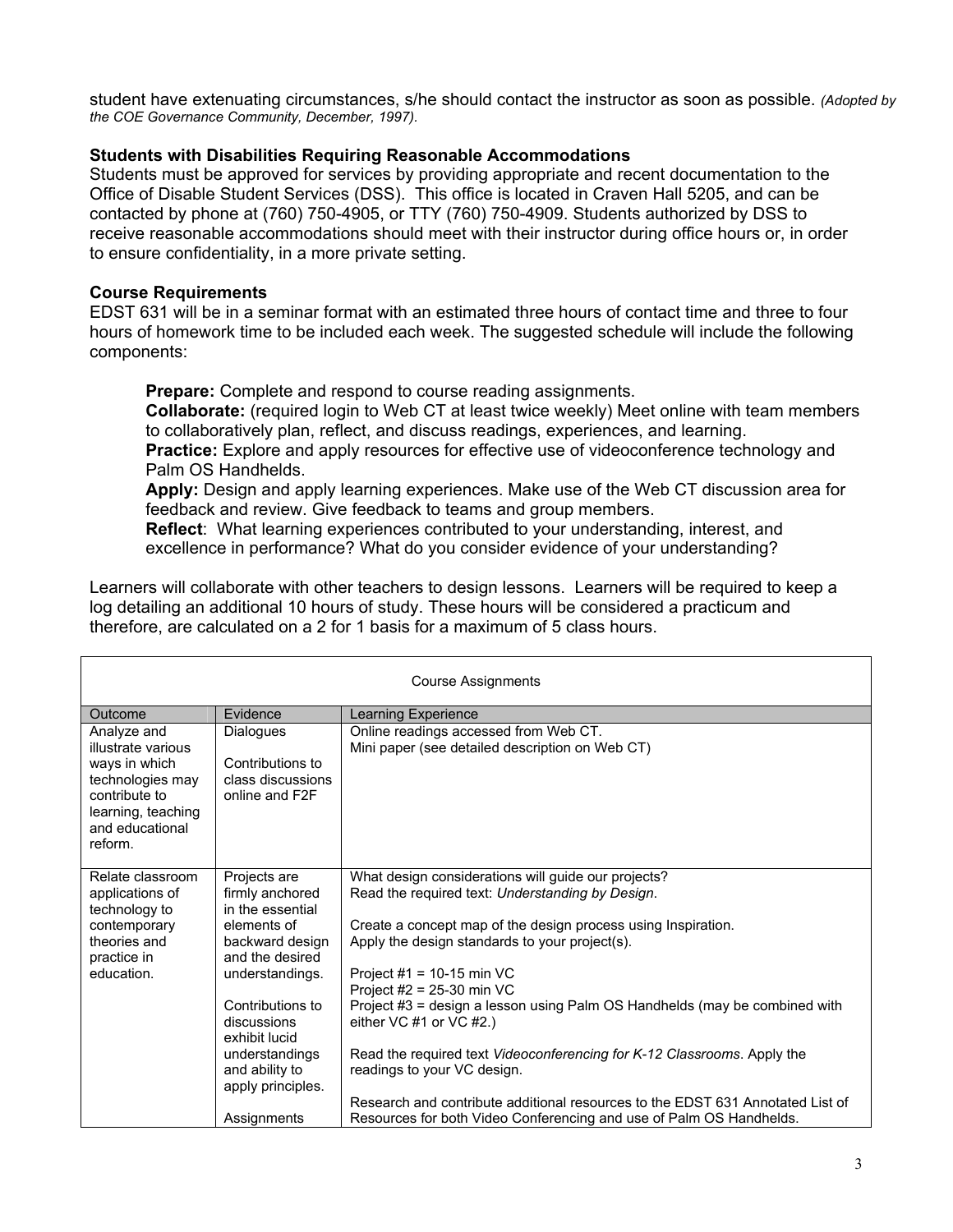|                                                                                                                                                                                                                                             | successfully                                                                                                                                                                                                            |                                                                                                                                                                                                                                                                                                                                                                                                                                                                                                                                                                                                                                                                                                                                                                                                                                                                                                                                                                                                                        |
|---------------------------------------------------------------------------------------------------------------------------------------------------------------------------------------------------------------------------------------------|-------------------------------------------------------------------------------------------------------------------------------------------------------------------------------------------------------------------------|------------------------------------------------------------------------------------------------------------------------------------------------------------------------------------------------------------------------------------------------------------------------------------------------------------------------------------------------------------------------------------------------------------------------------------------------------------------------------------------------------------------------------------------------------------------------------------------------------------------------------------------------------------------------------------------------------------------------------------------------------------------------------------------------------------------------------------------------------------------------------------------------------------------------------------------------------------------------------------------------------------------------|
| Demonstrate skill<br>in the use of<br>technology<br>including<br>teleconferencing<br>for teaching and<br>learning.                                                                                                                          | completed.<br>Contributions to<br>discussions<br>exhibit lucid<br>understandings<br>and ability to<br>apply principles.<br>Inclusive written<br>plan and<br>successful<br>implementation<br>of VC.                      | Plan and implement learning interventions to include two videoconferences &<br>use of Palm OS Handhelds.<br>This assignment utilizes research, planning, implementing and evaluating<br>videoconferences and includes each of the following tasks:<br>Identify audience, subject area, grade level<br>$\bullet$<br>Identify desired results<br>$\bullet$<br>Determine acceptable evidence<br>$\bullet$<br>Plan learning experiences and instruction<br>$\bullet$<br>Identify content standards addressed<br>$\bullet$<br>What prior knowledge is required?<br>$\bullet$<br>Consider pre- and post conference activities.<br>$\bullet$<br>Develop list of resources.<br>$\bullet$<br>Submit proposal<br>$\bullet$<br>Create VC script<br>$\bullet$<br>Apply your design to implement a 10-15 minute videoconference.<br>$\bullet$<br>Apply your design to implement a 25-30 minute videoconference.<br>$\bullet$<br>Select/create scoring assessment or rubric<br>Self assess<br>$\bullet$<br>Group assess<br>$\bullet$ |
| Synthesize<br>information related<br>to the impact of<br>technology on<br>learning, teaching<br>and various<br>communities of<br>learners to<br>formulate a<br>convincing and<br>articulate position<br>to inform your role<br>as educator. | Demonstrated<br>use of<br>descriptive,<br>analytic, and<br>reflective thinking<br>through<br>discussion<br>leadership and in<br>written report.<br>Dialogues<br>Contributions to<br>class discussions<br>online and F2F | Assessment and written report of another group's 15 minute VC.<br>Assessment and written report of another group's 30 minute VC.<br>*Please note that modifications may occur at the discretion of the instructors. Student's cooperation and                                                                                                                                                                                                                                                                                                                                                                                                                                                                                                                                                                                                                                                                                                                                                                          |
|                                                                                                                                                                                                                                             |                                                                                                                                                                                                                         | flexibility in response to changes will be noted as part of the participation assessment. All assignments and due                                                                                                                                                                                                                                                                                                                                                                                                                                                                                                                                                                                                                                                                                                                                                                                                                                                                                                      |

| <b>EDST 631 Assignments</b><br>Including points and relative weights of each assignment |                                                                 |               |  |
|-----------------------------------------------------------------------------------------|-----------------------------------------------------------------|---------------|--|
| <b>Date</b>                                                                             | <b>Topic</b>                                                    | <b>Points</b> |  |
| <b>Class Assignments</b>                                                                |                                                                 |               |  |
| 25-Jan                                                                                  | IIntro letter                                                   | 2             |  |
| 8-Feb                                                                                   | Concept map                                                     | 2             |  |
| 22-Feb                                                                                  | Assessment Rubric/ Scoring Device for VC Lesson                 | 2             |  |
| 15-Mar                                                                                  | Web CT Postings including Professional Organizations Discussion | 3             |  |
| 22-Mar                                                                                  | Contributions to EDST 631 Annotated List Of Resources           | 2             |  |
|                                                                                         | Other                                                           |               |  |
|                                                                                         |                                                                 |               |  |
| Mini Paper/ Research                                                                    |                                                                 |               |  |

dates will be posted and continuously monitored through Web CT.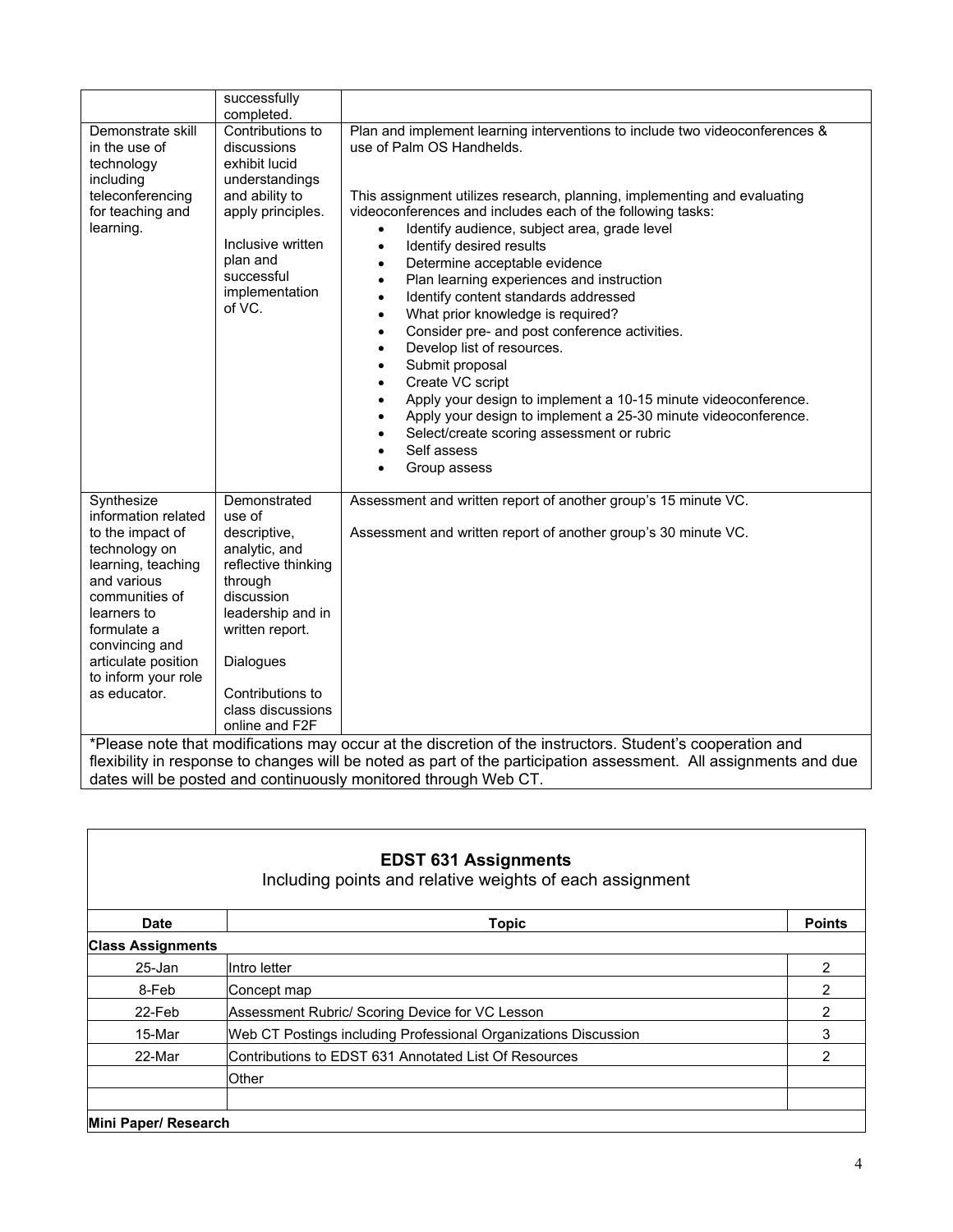| 15-Feb                                    | Mini Paper / proposal                                                                  |                 |
|-------------------------------------------|----------------------------------------------------------------------------------------|-----------------|
| 8-Mar                                     | Mini Paper / paper draft #1                                                            | 2               |
| 5-Apr                                     | Mini Paper / paper draft #2                                                            | 6               |
| 4/5 or 4/26                               | Mini Paper / presentation to class                                                     |                 |
|                                           |                                                                                        |                 |
| <b>Video Conference Application</b>       |                                                                                        |                 |
| 22-Feb                                    | Written VC Plan #1                                                                     | 12              |
| 12-Apr                                    | Written VC Plan #2                                                                     | 12              |
| <b>TBD</b>                                | Written Lesson Plan for Palm OS Handhelds                                              | 5               |
| 2/22 or 3/1                               | Implementation VC #1                                                                   | 10              |
| 4/12 or 4/19                              | Implementation VC #2                                                                   | 10              |
| $3/1$ or $3/8$                            | Written Summary assessment/Critical Analysis/Group Leadership#1                        | 10              |
| 4/19 or 4/26                              | Written Summary assessment/Critical Analysis/Group Leadership#2                        | 10 <sup>1</sup> |
|                                           |                                                                                        |                 |
| <b>Class Attendance and Participation</b> |                                                                                        |                 |
|                                           | Including student disposition and participation online and F2F, small and large groups | 10              |
|                                           | <b>TOTAL COURSE POINTS</b>                                                             | 100             |
|                                           |                                                                                        |                 |

### **Grading Standards**

Grading is calculated on the standard of

| $94 - 100 = A$  | $80 - 83 = B$   | $70 - 73 = C$  |
|-----------------|-----------------|----------------|
| $90 - 93 = A$   | $77 - 79 = C +$ | $60 - 69 = D$  |
| $87 - 89 = B +$ | $74 - 76 = C$   | Below $60 = F$ |
| $84 - 86 = B$   |                 |                |

Criteria for Grading Assignments

A 90-100%

Outstanding work on assignment, excellent syntheses of information and experiences, great insight and application, and excellent writing.

B 80-89%

Completion of assignment in good form with good syntheses and application of information and experiences; writing is good.

C 70-79%

Completion of assignment, adequate effort, adequate synthesis of information and application of information and experiences, writing is adequate.

D 60-69%

Incomplete assignment, inadequate effort and synthesis of information,

writing is less than adequate.

## Grading Policy

*An "A" student is one who:* 

• completes all assignments on time and demonstrates the ability to summarize, analyze, and/or reflect at high levels.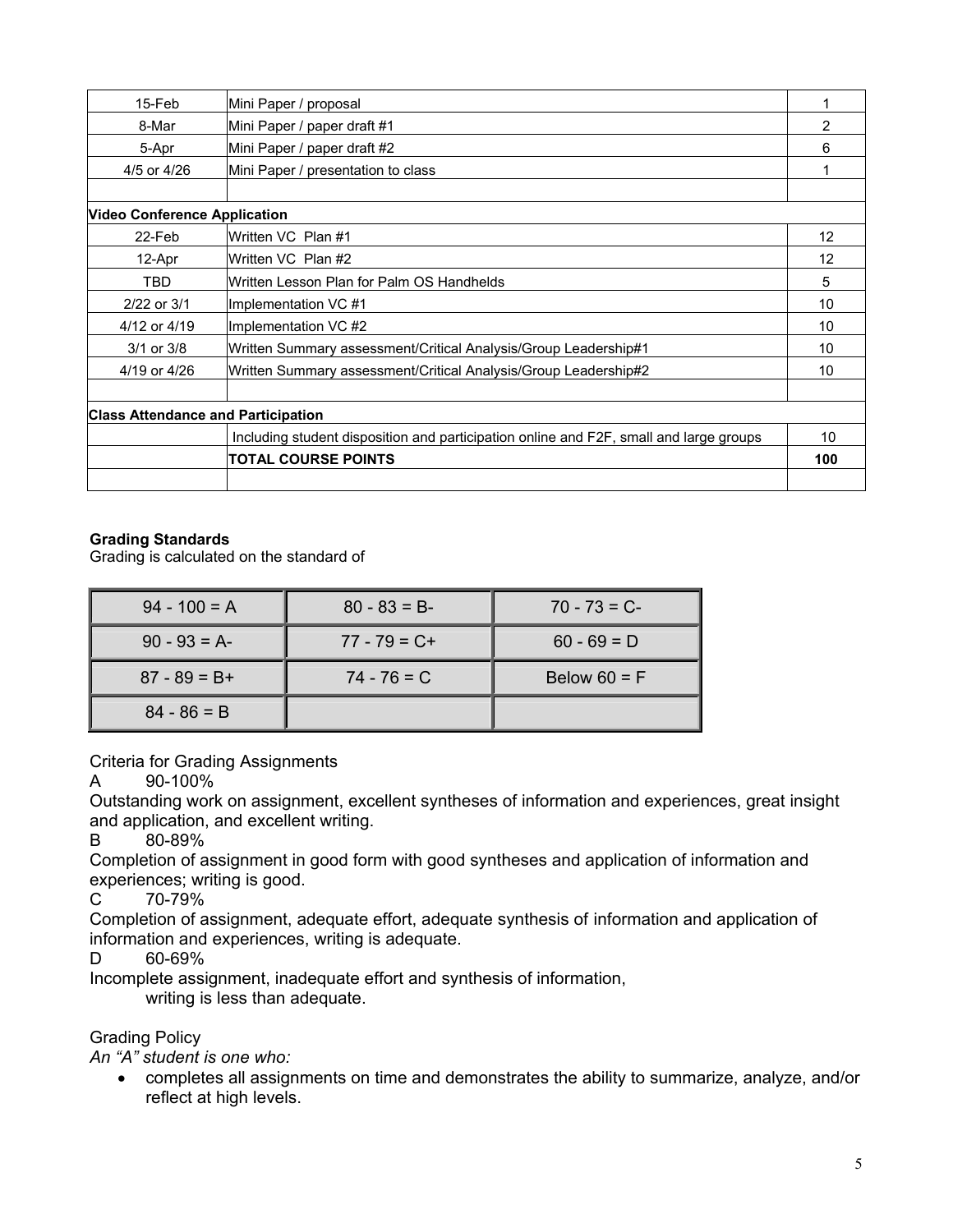- varies sources of information for assignments, demonstrating high degree of effort in pursuing varied perspectives around important educational issues.
- completes all the reading assignments and develops thoughtful and thorough responses.
- produces work that reveals a strong commitment to self-discovery and learning.
- produces work at a high professional level in terms of both writing and content.
- develops a high quality presentation, demonstrating significant learning around a contemporary issue.
- presents confidently and intelligently, demonstrating effective teaching skills.
- completes assignments in/out of class with a focus on learning and exploration, pushing him/herself to better understand the profession through quality work.
- attends almost every class meeting and is fully engaged during class.
- pushes him/herself to new understandings by participating in discussions, sharing his/her opinions, and valuing others' perspectives.
- contributes to the positive environment of the class by respecting all members.

# *A "B" student is one who:*

- completes all or almost all assignments, all or most on time, and demonstrates the ability to summarize, analyze, and/or reflect at fairly high levels, showing consistent improvement over time.
- varies sources of information for assignments, demonstrating high degree of effort in pursuing varied perspectives around important educational issues.
- completes all or most of the reading assignments and develops thoughtful and fairly thorough responses.
- produces work that reveals a commitment to self-discovery and learning.
- produces work that is close to professional level in terms of both content and writing, working to develop a strong command of writing, speaking, planning and presenting.
- develops presentations, demonstrating significant learning
- presents confidently and intelligently, demonstrating effective teaching skills.
- completes assignments in/out of class with a focus on learning and exploration, pushing him/herself to better understand the profession through quality work.
- attends almost every class meeting and is regularly engaged during class.
- pushes him/herself to new understandings by participating in discussions, sharing his/her opinions, and valuing others' perspectives.
- contributes to the positive environment of the class by respecting all members.

•

# *A "C" student is one who:*

- completes or attempts most of the assignments, mostly on time, and demonstrates the ability to do some quality summarizing, analysis, and reflection, showing improvement over time.
- varies sources of information for assignments, demonstrating effort in pursuing varied perspectives around important educational issues.
- completes most of the reading assignments and develops thoughtful and sometimes thorough responses.
- produces work that reveals a commitment to some self-discovery and learning.
- produces work that is not yet at a professional level in terms of both writing and content.
- develops a quality presentation, demonstrating learning around a contemporary issue.
- presents confidently and intelligently, demonstrating some effective teaching skills.
- completes assignments in/out of class with a focus on learning and exploration, pushing him/herself a little to better understand the profession.
- attends most class meetings and is often engaged during class.
- pushes him/herself to some new understandings by participating to a moderate degree in discussions, sharing his/her opinions, and valuing others' perspectives.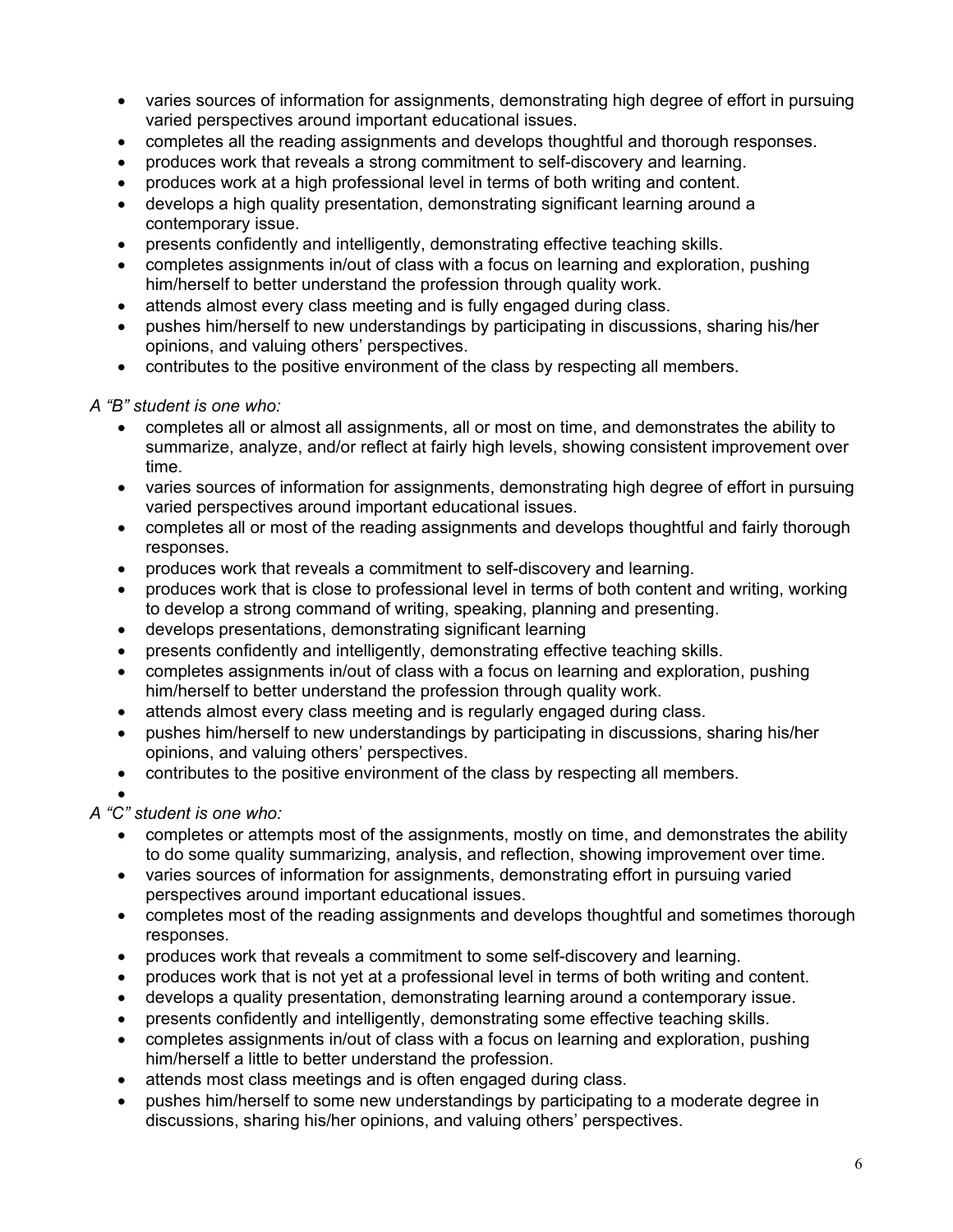- contributes to the positive environment of the class by respecting all members.
- •

A "D" student is one who doesn't meet all of the minimal standards of a "C" student; "F" is earned by someone who hasn't completed significant portions of the required work and fails to meet the "C" student standards.

## **Assessment:**

In order to successfully complete this course, all assignments must be completed with at least an acceptable level noted on assignment rubrics. Late assignments will loose credit points for each day late and will not be accepted after seven days tardy. In addition to the assignments described above, performance assessment will be on student's cooperation and flexibility in response to unforeseen challenges and student's ability to perform tasks using a variety of technology tools.

# **All University Writing Requirement**

In keeping with the All-University Writing Requirement, this course includes a writing component of at least 2,500 words (approximately 10 pages). This is administered in a variety of ways including formal writing requiring use of APA, informal, and electronic online discussions.

# **CSUSM Academic Honesty Policy**

"Students will be expected to adhere to standards of academic honesty and integrity, as outlined in the Student Academic Honesty Policy. All written work and oral assignments must be original work. All ideas/materials that are borrowed from other sources must have appropriate references to the original sources. Any quoted material should give credit to the source and be punctuated with quotation marks.

Students are responsible for honest completion of their work including examinations. There will be no tolerance for infractions. If you believe there has been an infraction by someone in the class, please bring it to the instructor's attention. The instructor reserves the right to discipline any student for academic dishonesty in accordance with the general rules and regulations of the university. Disciplinary action may include the lowering of grades and/or the assignment of a failing grade for an exam, assignment, or the class as a whole."

## **TENTATIVE Schedule/Course Outline**

\*Please note that modifications may occur as a result of the technology or at the discretion of the instructors. Student's cooperation and flexibility in response to changes will be noted as part of the participation assessment.

# **Overview/ Modes of instruction**

Students will participate in online collaborative groups, multipoint videoconferencing, desktop videoconferencing via iChat, do hands-on activities including the use of Palm OS Handhelds, design instructional materials, access web sites, and read and discuss required reading covering current research and instructional theory. Students will be asked to make thoughtful choices, work through instructional design and decision making with their teams, assume responsibility for implementing videoconferences, and maintain collaborative connections with their partners and their groups. Teams will use a variety of pedagogical and technological strategies to design well-organized and effective distance lessons based on CA content standards.

| Date   | Горіс                                     | Facilitator | Method            | Assignment Completed and<br>Due on this Date |
|--------|-------------------------------------------|-------------|-------------------|----------------------------------------------|
| 1/18   | Introduction: Goals, expectations,        | Joan        | CSUSM:            |                                              |
|        | assignments, timeline.                    |             | <b>Discussion</b> |                                              |
| $1/25$ | Beginning of foundations and overview for | John & Joan | Collaborative VC  | Intro letter paper copy.                     |
|        | class                                     |             | Session CSUMB     | Reading of required texts                    |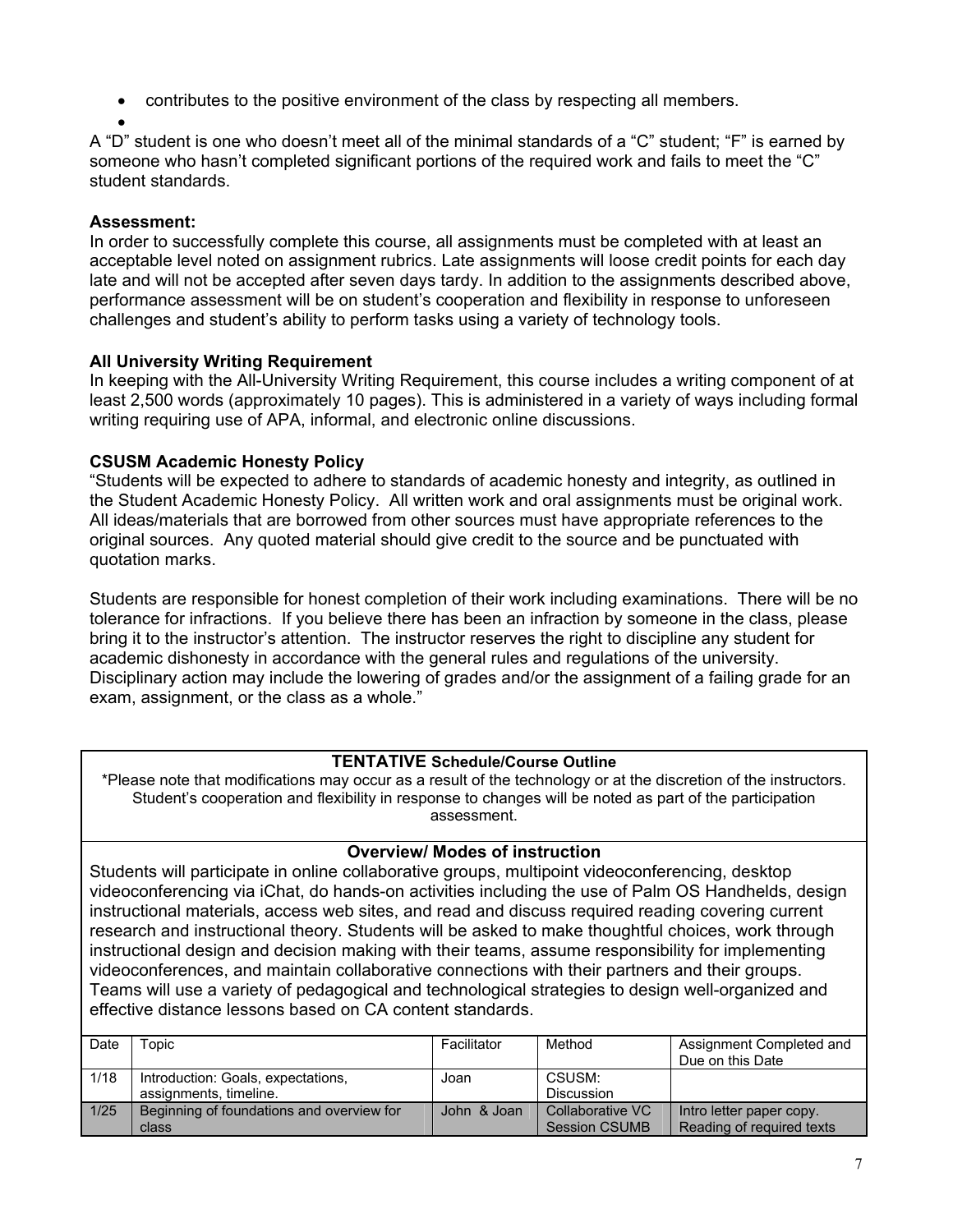|      | Selection of topics by students<br>Grouping of students (4 per team)                                                                                                                                                                   |                                        | & CSUSM                                                                                                       | well underway.                                                                                                                                                                                                                                                                                                                                                              |
|------|----------------------------------------------------------------------------------------------------------------------------------------------------------------------------------------------------------------------------------------|----------------------------------------|---------------------------------------------------------------------------------------------------------------|-----------------------------------------------------------------------------------------------------------------------------------------------------------------------------------------------------------------------------------------------------------------------------------------------------------------------------------------------------------------------------|
| 2/1  | Sample VC and discussion<br>Technical Information and demonstrations<br>Grading/matrix/discussion                                                                                                                                      | John                                   | Collaborative VC<br>Session<br>Sites meet<br>together and then<br>in small study<br>groups                    | Rubrics and Scoring Guides.<br>(Readings Online through<br>WebCT)<br>Be prepared to apply.                                                                                                                                                                                                                                                                                  |
| 2/8  | Students try techniques for VC<br>Continued Overview - Issues and topics<br>continued<br>Technical Information and demonstrations                                                                                                      | John & Joan                            | <b>Collaborative VC</b><br>Session<br>Sites meet<br>together and then<br>in small study<br>groups             | <b>Completed Reading of</b><br>Textbook Wiggins, G. &<br>McTighe, J. Understanding<br>by Design.<br><b>Inspiration Concept Map</b>                                                                                                                                                                                                                                          |
| 2/15 | LAB<br>In lieu of class meeting, use this time to meet<br>with your study group to<br>• prepare for your videoconference<br>• use lab time to become more familiar with<br>the technologies<br>· gather information on your topic area | Small group                            |                                                                                                               | <b>Completed Reading of</b><br>Textbook<br>Cole, C., Ray, K., & Zanetis,<br>J. (2004). Videoconferencing<br>for K-12 Classrooms.<br>Mini paper proposal.                                                                                                                                                                                                                    |
| 2/22 | Getting Started with Videoconferencing<br>Groups 3, 5 each coordinate a 15 minute VC:<br>Groups 1,4 each lead a 10-15 min feedback<br>and prepare a written summary assessment                                                         | Groups 3, 5<br>Groups<br>1,4           | <b>Collaborative VC</b><br><b>Session CSUMB</b><br>& CSUSM                                                    | VC Plan submitted via Web<br>CT (all groups).<br>Online reading from PacBell.<br><b>Assessment Rubric/Scoring</b>                                                                                                                                                                                                                                                           |
| 3/1  | Getting Started with Videoconferencing<br>Groups 1, 2, 4 each coordinate a 15 minute<br>VC:<br>Groups 2, 3, 5, each lead the feedback and<br>prepare a summary assessment                                                              | Groups<br>1, 2, 4<br>Groups<br>2, 3, 5 | <b>Collaborative VC</b><br><b>Session CSUMB</b><br>& CSUSM                                                    | Written summary<br>assessment from groups 1,<br>4.<br><b>Continue Online Readings</b><br>through Web CT including<br>Copyright.                                                                                                                                                                                                                                             |
| 3/8  | Group discussions                                                                                                                                                                                                                      | <b>TBD</b>                             | Collaborative VC<br><b>Session CSUMB</b><br>& CSUSM<br><b>Note: CUE starts</b><br><b>Thursday March</b><br>10 | Written summary<br>assessment from groups<br>2,3,5.<br>Bring three copies of Mini<br>paper Draft #1                                                                                                                                                                                                                                                                         |
| 3/15 | LAB<br>In lieu of class meeting, use this time to meet<br>with your study group to<br>• prepare for your videoconference<br>• use lab time to become more familiar with<br>the technologies<br>· gather information on your topic area | Small group                            |                                                                                                               | Research: What resources<br>are available through<br>professional organizations?<br>Responses posted to Web<br>CT.<br>Complete any remaining<br>Online Readings through<br>Web CT.                                                                                                                                                                                          |
| 3/22 | SPRING BREAK CSUMB                                                                                                                                                                                                                     | Independent                            |                                                                                                               | Online Research-<br>Contribute new sites to the<br>annotated list of resources<br>for Video Conferencing and<br>Handhelds posted in Web<br>CT.<br>Contribute at least three new<br>resources for each<br>annotated list. Include a<br>detailed description as well<br>as the URL. Do not duplicate<br>URLS previously submitted<br>by classmates. This<br>assignment may be |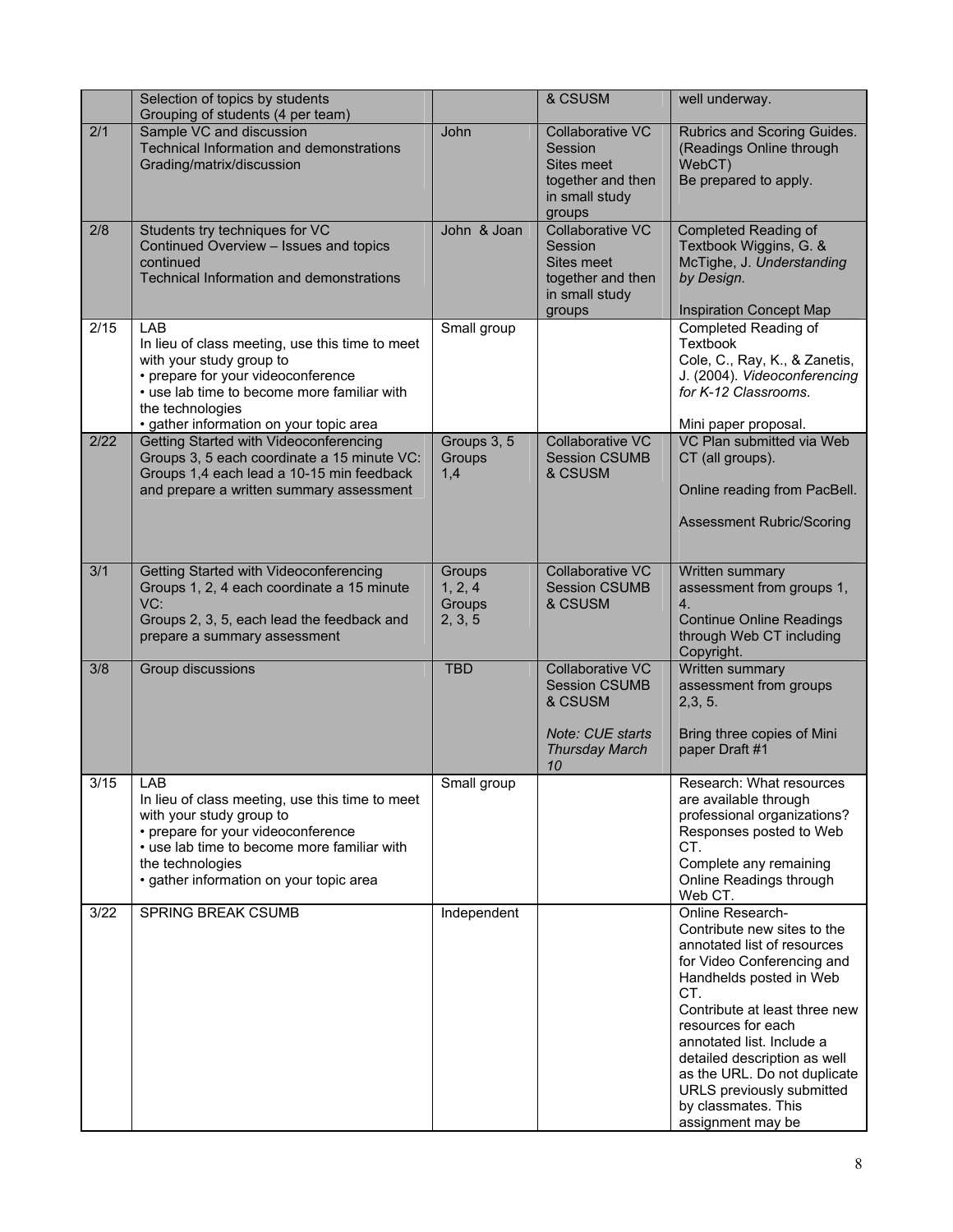|                                     |                                                                        |                                            |                                                     | completed at any time prior<br>to Mar 22.             |
|-------------------------------------|------------------------------------------------------------------------|--------------------------------------------|-----------------------------------------------------|-------------------------------------------------------|
| 3/29                                | <b>SPRING BREAK CSUSM</b>                                              | Independent                                |                                                     |                                                       |
| 4/5                                 | <b>Practice session</b><br>TBD                                         | Small group                                | Collaborative VC<br><b>Session CSUMB</b><br>& CSUSM | Mini paper                                            |
| 4/12<br>(3 <sub>hr</sub> )<br>sessi | 30 min Collaborative VC Groups 1, 2, 3<br>15 min Debrief group 3, 4, 5 | Groups 1, 2, 3<br><b>Groups</b><br>3, 4, 5 | Collaborative VC<br><b>Session CSUMB</b><br>& CSUSM | VC Plan submitted via<br>WebCT (all groups).          |
| on)                                 |                                                                        |                                            |                                                     |                                                       |
| 4/19                                | 30 min Collaborative VC Groups 4 & 5<br>15 min Debrief groups 1 & 2    | Groups 3.4<br>Groups<br>1, 2               | Collaborative VC<br><b>Session CSUMB</b><br>& CSUSM | Written summary<br>assessment from groups 3,<br>4 & 5 |
| 4/26                                | <b>TBD</b>                                                             |                                            |                                                     | Written summary<br>assessment from groups 1.<br>2     |
| 5/3                                 | <b>FINAL EXAMINATIONS</b>                                              |                                            |                                                     |                                                       |

### **FAQ Sheet**

1. How does this course relate to the National Board for Professional Teaching Standards (NBPTS)?

All courses within the CSUSM masters program are intended to provide a comprehensive professional development experience. Teachers pursuing National Board Certification will find the COE assessment process, including requirements for portfolio completion, particularly helpful. Regardless of whether or not National Board Certification is sought and achieved, by the time teachers complete the program they will have made and documented significant accomplishments, which will be reflected in their practice.

The National Board for Professional Teaching Standards' (NBPTS) five core propositions are reflected in the COE masters program course syllabi. The concepts in the five propositions are the heart of the National Board's perspective on what teachers should know and be able to do. They help frame the core experiences and activities that enable teachers to demonstrate a high level of knowledge, skills, dispositions, and commitments described by these propositions. They provide the foundation for all standards and assessment. These propositions are: 1) Teachers are committed to students and their learning; 2) Teachers know the subjects they teach and how to teach those subjects to students; 3) Teachers are responsible for managing and monitoring student learning; 4) Teachers think systematically about their practice and learn from experience; and 5) Teachers are members of learning communities.

Students will be supported in meeting the National Board's high and rigorous standards through the completion of their school-site portfolio that provides evidence of teaching practice through student work, videotapes of classroom interaction, and written commentaries that document and reflect their actions. These sources of evidence serve as a lens to what teachers do and how they think about their practice.

The EDST 631 course activities focus on content knowledge as well as age-appropriate and contentappropriate strategies that teachers may use for teaching subject matter with technology tools. Students will demonstrate their knowledge by responding to topics and readings that address critical issues of change. Course objectives that align with (NBPTS) indicate that all students will show evidence of the following:

- A commitment to students and their learning.
- Knowledge of the subjects they teach and how to teach them.
- The demonstration of management and monitoring of student learning.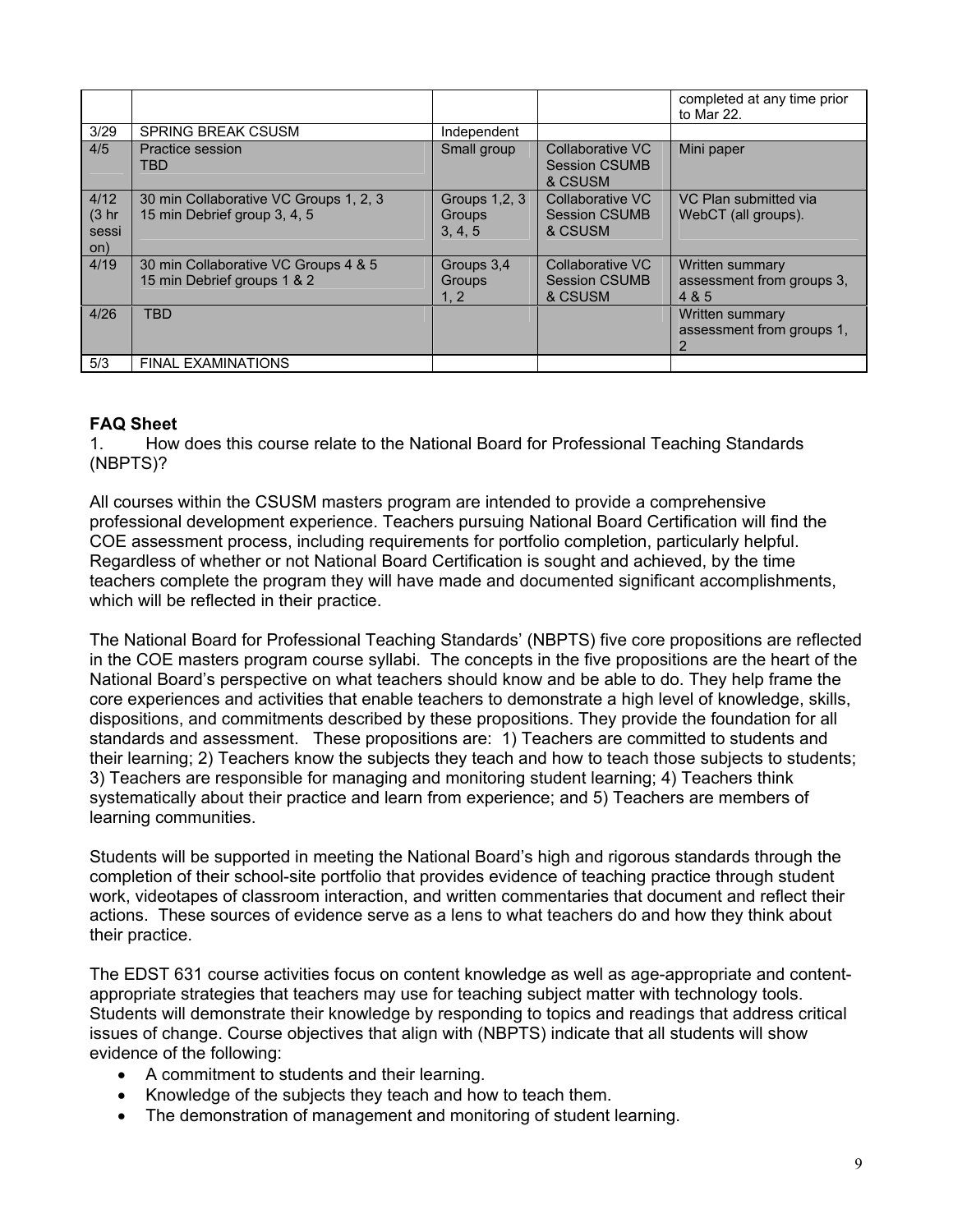- Thinking systematically about their practice and learning from experience.
- Involvement as members of learning communities.

NOTE \* In Spring 2005, EDST 631 offers a unique experience for learners to participate in a larger educational learning community through the regular practice of videoconferencing. Participants at CSUSM will actively partner with participants at California State University Monterey Bay to complete project-based assignments leading to increased knowledge and success with distance learning.